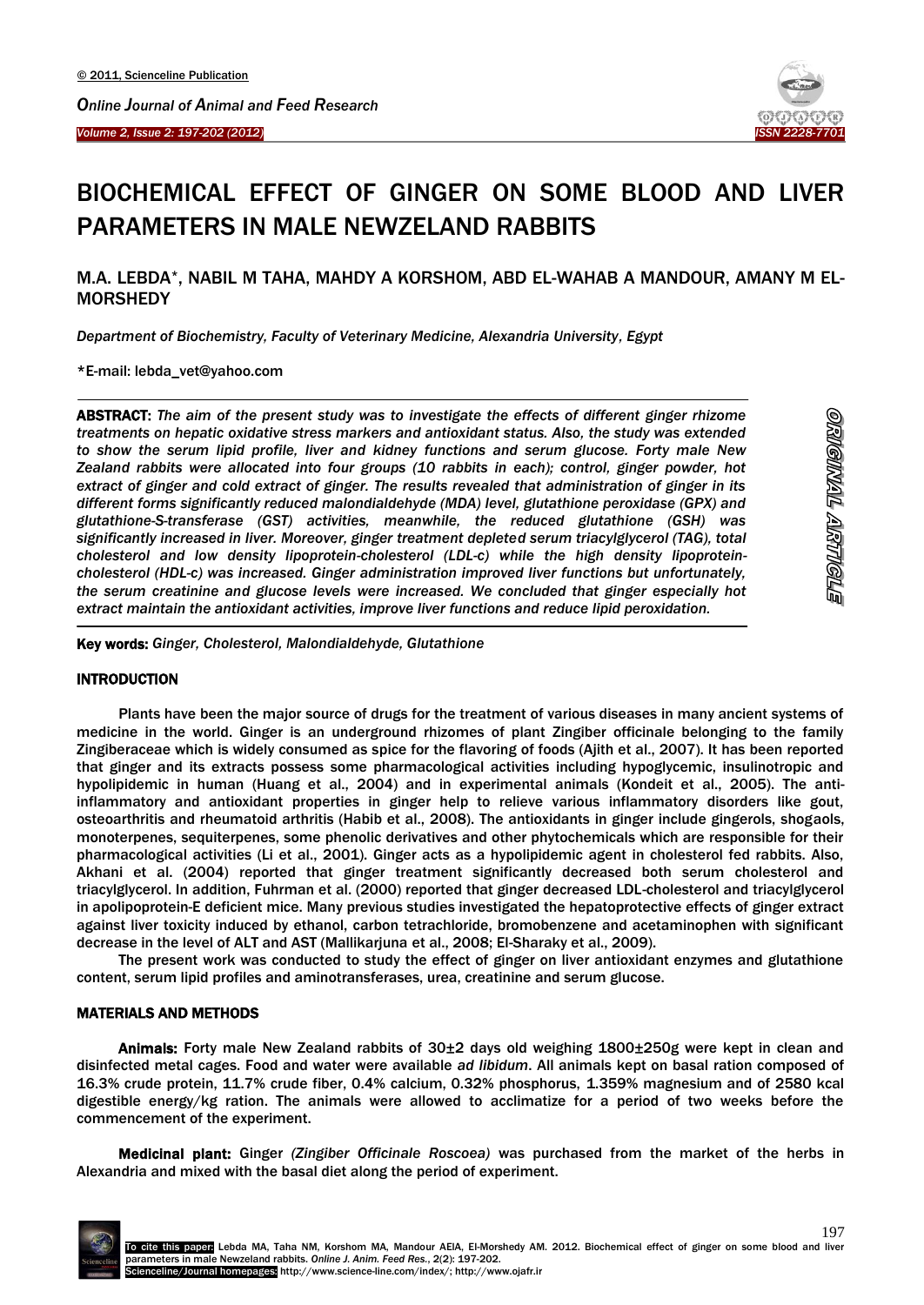Preparation of ginger extract:

2% Hot extract; 20 g of ginger powder was weighed then dissolved in 1 L of water and boiled, sieved, cooled and presented for animals each day freshly.

2% Cold extract; 20 g of ginger powder was weighed then soaked in 1 L of water for 10 hours, sieved and presented animals each day freshly.

Experimental design: All animals were allocated into four groups 10 rabbits/each as follow; Group (1): control group kept on basal diet. Group (2): ginger powder group received 2% ginger powder in basal diet. Group (3): cold extract group received 2% cold extract of ginger in drinking water. Group (4): hot extract group received 2% hot extract of ginger in drinking water. The experiment was extended for one month.

Sampling: Blood samples were collected from ear vein of all animals under the experiment. Samples were centrifuged at 3000 rpm/15 min. the obtained clear, non-hemolyzed sera were kept at -20ºC until the time of analysis. The rabbits were slaughtered; eviscerated and liver tissues were harvested from the carcass and washed by normal saline, dried and weighed. The collected livers of each group were kept frozen at -20 ºC until the time of analysis.

# Biochemical analysis

The determination of liver lipid peroxide as Malondialdehyde were measured spectrophotometrically after the reaction with thiobarbituric acid according to Placer et al. (1966); liver Glutathione peroxidase was determined chemically using cummene hydroperoxide as substrate according to Chiu et al. (1976); Glutathione-S-transferase activity was measured spectrophotometrically at room temperature as a rate of GSH conjugation of CDNB according to Habig et al. (1974); Glutathione was assayed by spectrophotometric technique according to Sedlack and Lindsay (1968).

The serum triacylglycerol was determined according to Fossati (1982); serum total cholesterol according to Thomas (1992); high density lipoprotein cholesterol according to Assmann (1979); serum low density lipoprotein cholesterol according to Bauer (1982); serum Alanine aminotransferase activity and serum Aspartate aminotransferase activity were determined according to Reitman and Frankel (1957); serum alkaline phosphatase activity according to Kind and King (1954); serum gamma glutamyl transferase activity according to Szasz and Persijn (1974); serum glucose according to Kaplan (1984); serum urea according to Tabacco et al. (1979); serum creatinine according to Henry (1984); serum testosterone concentration according to Demetriou (1987).

#### Statistical analysis

The data of biochemical parameters were compared among groups within periods using the GLM procedure of the Statistical analysis System computer package SAS, (1987). Means were compared by the LSMEAN of the same program. Data obtained were expressed in Mean ± SEM.

#### RESULTS

The liver lipid peroxidation (Malondialdehyde) content, glutathione peroxidase and glutathione-S-transferase and reduced glutathione concentration in rabbits fed basal diet supplemented with 2% ginger powder and ginger extract; hot and cold for 30 days are given in Table 1. All treated groups showed significant decrease of MDA concentration, and GST activity. The 2% hot extract of ginger treated group showed significant decrease of GPx activity, the ginger cold extract treated group showed also, significant decrease of GPx activity while, GSH concentration significantly increased as compared to control group.

| Table 1 - Effect of ginger powder, hot and cold extract on liver lipid peroxidation (nmol/g wet tissue), antioxidant |                     |                            |                          |               |  |
|----------------------------------------------------------------------------------------------------------------------|---------------------|----------------------------|--------------------------|---------------|--|
| enzymes activity (IU/g wet tissue) and Glutathione levels (µmol/g wet tissue) in rabbits liver                       |                     |                            |                          |               |  |
|                                                                                                                      | <b>MDA</b>          | GPx                        | GST                      | <b>GSH</b>    |  |
| Control group                                                                                                        | 62.2 $\pm$ 1.73 $a$ | $8.26 \pm 0.66$ a          | $137.67 \pm 19.4$ a      | $28.6 + 0.11$ |  |
| Ginger powder 2%                                                                                                     | 39.5 ±2.67 b        | $9.12 + 0.65$ <sup>a</sup> | 25.11 ±1.99 d            | 37.99±0.86 b  |  |
| Ginger hot extract 2%                                                                                                | $31.6 + 2.49$       | $5.17 \pm 0.66$ b          | 60.36 $\pm$ 5.47 $\circ$ | 41.37±0.84 a  |  |
| Ginger cold extract 2%                                                                                               | 38.4 ±3.44 b        | 4.32 ±0.53 b               | 98.84 ±4.57 b            | 37.62±1.15 b  |  |
| Values are means ± standard errors. Means in a column without a common small letter differ significantly (P<0.05).   |                     |                            |                          |               |  |

The serum lipid profile in rabbits fed basal diet supplemented with 2% ginger powder and ginger extract; hot and cold for 30 days are given in Table 2. The 2% ginger powder treated group showed significant decrease of triglycerides and total cholesterol while HDL-c significantly increased as compared to control group. The 2% hot extract ginger treated group showed highly significant increase of HDL-c and high decrease of LDL-c as compared to control group. The 2% cold extract of ginger treated group showed significant decrease of TAG and increase of LDLc as compared to control group.

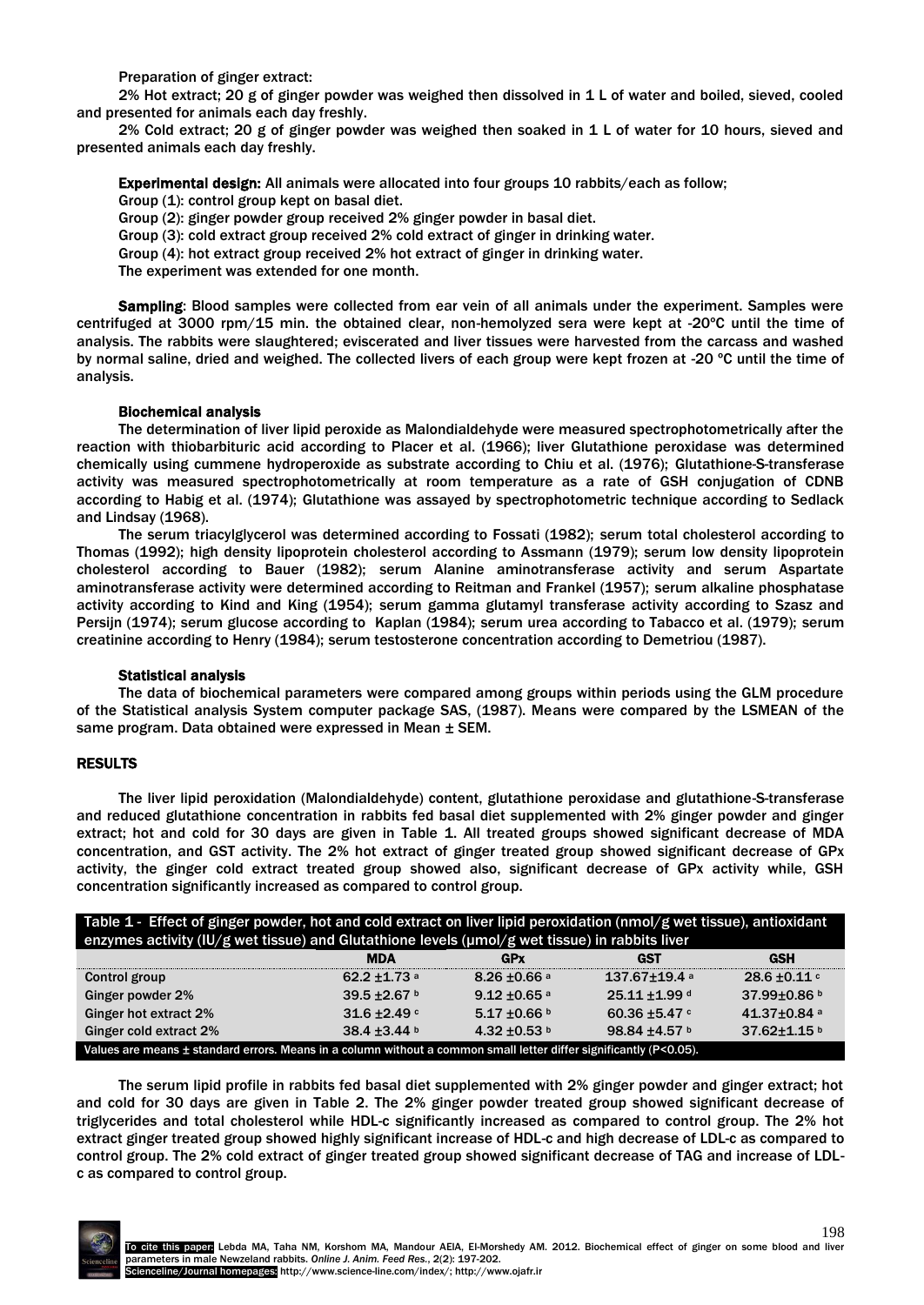| Table 2 - Effect of ginger powder, hot and cold extract on serum lipid profile (mg/dl) in rabbits                  |                        |                            |                            |                              |                             |
|--------------------------------------------------------------------------------------------------------------------|------------------------|----------------------------|----------------------------|------------------------------|-----------------------------|
|                                                                                                                    | <b>TAG</b>             | <b>Chol</b>                | <b>HDLc</b>                | <b>LDLc</b>                  | <b>VLDLc</b>                |
| Control group                                                                                                      | $91.3 \pm 6.72 a$      | 77.0±0.93 a                | $38.2 + 1.05$              | $20.5 + 2.13$                | $18.26 + 1.04$ <sup>a</sup> |
| Ginger powder 2%                                                                                                   | $72.0 + 3.31$          | $71.0 + 0.89$ b            | 40.7 $\pm$ 0.88 $b$        | $16.0 + 1.98$                | $14.4 \pm 1.12$ b           |
| Ginger hot extract 2%                                                                                              | 68.0+2.31 $b$          | $70.0 + 1.15$              | $43.2 + 0.48$ <sup>a</sup> | $16.2 + 1.68$                | $13.6 \pm 1.06$ b           |
| Ginger cold extract 2%                                                                                             | 88.0±3.46 <sup>a</sup> | $79.0 + 1.65$ <sup>a</sup> | 37.0 $\pm$ 0.73 $\degree$  | $28.4 \pm 0.95$ <sup>a</sup> | $17.6 + 1.15$ <sup>a</sup>  |
| Values are means ± standard errors. Means in a column without a common small letter differ significantly (P<0.05). |                        |                            |                            |                              |                             |

The serum enzyme activities in rabbits fed basal diet for 30 days supplemented with 2% ginger powder and ginger extract; hot and cold for 30 days are given in Table 3. All treated groups showed significant decrease of serum aspartate and alanine aminotransferase, gamma glutamyl transferase and alkaline transferase activities as compared with control group.

| Table 3 - Effect of ginger powder, hot and cold extract on serum enzyme activity $(u/l)$ in rabbits                |                               |                   |                          |                    |  |
|--------------------------------------------------------------------------------------------------------------------|-------------------------------|-------------------|--------------------------|--------------------|--|
|                                                                                                                    | <b>AST</b>                    | <b>ALT</b>        | <b>ALP</b>               | <b>GGT</b>         |  |
| Control group                                                                                                      | $62.2 + 1.73$ a               | $8.26 \pm 0.66$ a | $137.67 \pm 19.4$ a      | $28.6 \pm 0.11$ c  |  |
| Ginger powder 2%                                                                                                   | 39.5 $\pm$ 2.67 b             | $9.12 + 0.65$ a   | 25.11 ±1.99 d            | 37.99 $\pm$ 0.86 b |  |
| Ginger hot extract 2%                                                                                              | $31.6 + 2.49$                 | $5.17 \pm 0.66$ b | 60.36 $\pm$ 5.47 $\circ$ | $41.37 \pm 0.84$ a |  |
| Ginger cold extract 2%                                                                                             | 38.4 $\pm$ 3.44 $\frac{1}{2}$ | 4.32 $\pm$ 0.53 b | 98.84 ±4.57 b            | 37.62±1.15 b       |  |
| Values are means ± standard errors. Means in a column without a common small letter differ significantly (P<0.05). |                               |                   |                          |                    |  |

The serum glucose, urea, creatinine and testosterone hormone concentration in rabbits fed basal diet supplemented with 2% ginger powder and ginger extract; hot and cold for 30 days are given in Table 4. The serum glucose and creatinine concentration were significantly increased, while the serum testosterone concentration was significantly decreased in all ginger-treated groups as compared to control one. The serum urea concentration only significantly decreased in 2% ginger powder treated group as compared to control one.

| Table 4 - Effect of ginger powder, hot and cold extract on serum glucose, urea and creatinine concentration<br>$(mg/dl)$ and serum testosterone concentration (mg/dl) in rabbits |                              |                              |                              |                     |  |
|----------------------------------------------------------------------------------------------------------------------------------------------------------------------------------|------------------------------|------------------------------|------------------------------|---------------------|--|
|                                                                                                                                                                                  | Glucose                      | <b>Urea</b>                  | <b>Creatinine</b>            | <b>Testosterone</b> |  |
| Control group                                                                                                                                                                    | 65.0 $\pm$ 1.34 $\degree$    | $38.3{\pm}0.88$ <sup>a</sup> | $0.99 + 0.03$                | $4.72 \pm 0.17$ a   |  |
| Ginger powder 2%                                                                                                                                                                 | $80.0 + 1.83$ <sup>a</sup>   | 33.3±0.99 b                  | $1.21 + 0.03$ a              | $1.51 + 0.19$       |  |
| Ginger hot extract 2%                                                                                                                                                            | 72.2+2.32 b                  | $30.2 + 1.01$                | $1.14 \pm 0.01$ a            | $2.72 \pm 0.35$ b   |  |
| Ginger cold extract 2%                                                                                                                                                           | $82.7 \pm 1.74$ <sup>a</sup> | $38.8{\pm}1.05$ <sup>a</sup> | $1.22 \pm 0.04$ <sup>a</sup> | $0.72 \pm 0.08$ d   |  |
| Values are means ± standard errors. Means in a column without a common small letter differ significantly (P<0.05).                                                               |                              |                              |                              |                     |  |

# **DISCUSSION**

The present study demonstrated that ginger treatment for thirty days significantly decreased the MDA concentration, GPx and GST activities and significantly increased concentration of GSH as compared to control group. Decreasing lipid peroxidation by ginger treatment may be attributed to its antioxidant activity as it contains many phenolic compounds which have inhibitory effect on lipid peroxidation, these phenolic antioxidants may conserve the antioxidant enzymes but increase SH- containing compounds including glutathione. This explanation was agreed with Ahmed et al. (2000) who reported that ginger significantly lowered lipid peroxidation by ameliorating the activities of the antioxidant enzymes; superoxide dismutase (SOD), catalase and glutathione peroxidase in rats. Moreover, Sujatha and Srinivas (1995) revealed that the aqueous extract of ginger inhibited lipid peroxidation and formation of diene, triene and tetraene conjugates in human erythrocyte membrane. Supplementation with ginger can reduce free radical mediated oxidative stress to the cells, the crude gingerol extract was found to have antioxidant activity (Asnani and Verma, 2009). Also, these results were in harmony with Liu et al., (2003) who recorded that administration of either 2% ginger or 5% ginger containing diets to hyperlipidemic rats showed increased GSH and decreased plasma lipid peroxide levels. The depletion of antioxidant enzymes may be explained as ginger offered protection to cells against oxidative stress by scavenging free radicals (Guo et al., 1997). This may be due to the presence of many antioxidative compounds like gingerols, shogaols, phenolic ketone derivatives, volatile oils and flavonoids in ginger, these antioxidant compounds may modulate spare the antioxidant enzymes (Young et al., 2005).

The hypolipidemic effect of ginger may be attributed to stimulation of the conversion of cholesterol to bile acids, an important pathway of elimination of cholesterol from the body by ginger. The activity of hepatic cholesterol-7-α-hydrolase, the rate limiting enzyme of bile acid biosynthesis from cholesterol was significantly elevated in ginger treated animals (Heeba and Abd-Elghany, 2010). Also, the hypocholesterolemic effects of ginger may be due to the inhibition of cellular cholesterol synthesis, since, ((E)-8 beta,17-epoxyllabed-12-ene-15,16 dial) compound was isolated from ginger and interfered with cholesterol biosynthesis in liver homogenate in hypercholesterolemic mice causing its reduction (Tanabe et al., 1993). Our results were in agreement with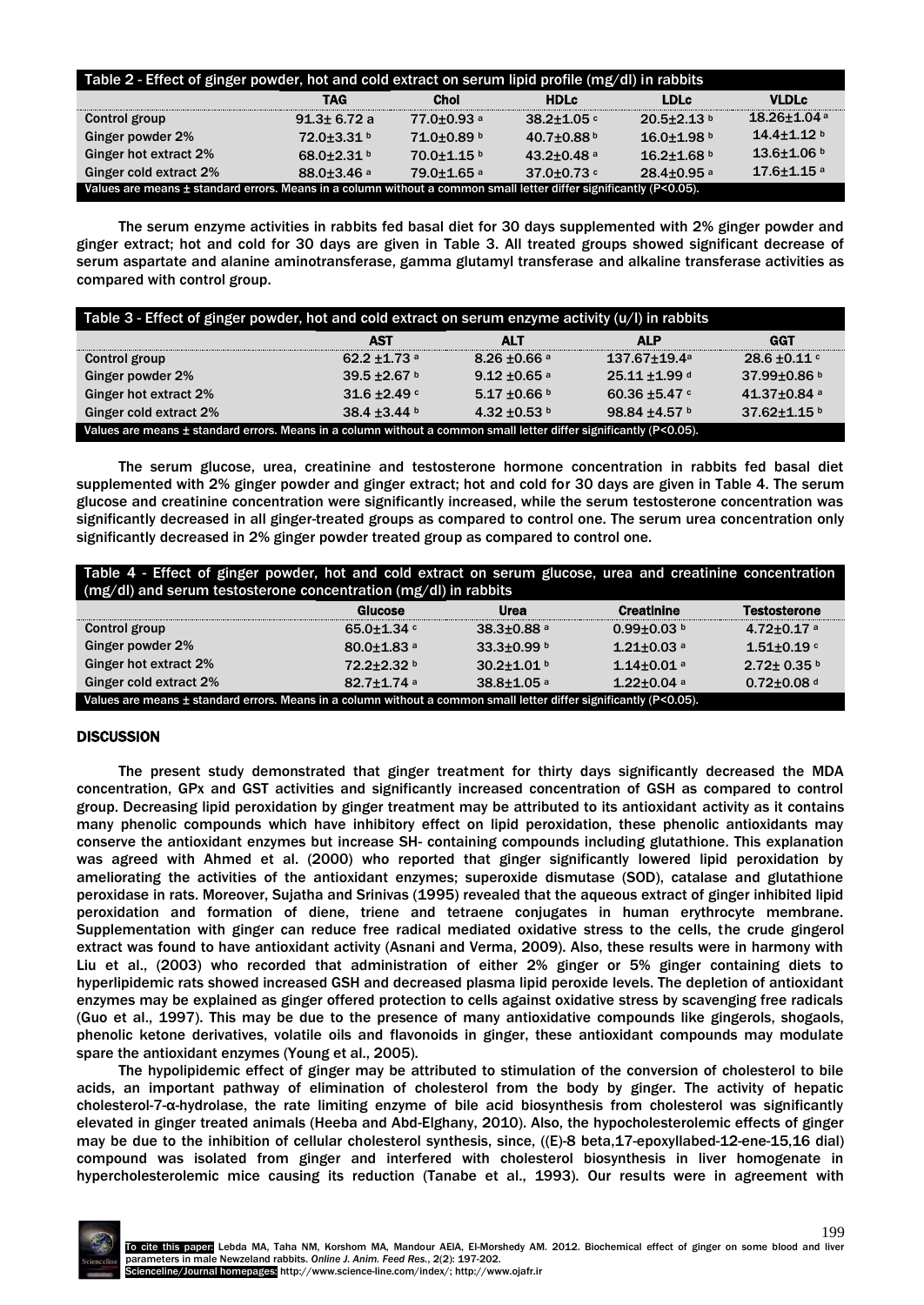Bhandari et al. (2005) who demonstrated that the ethanolic extract of ginger significantly reduced serum total cholesterol and triglycerides and increased the HDL-c levels, also the extract can protect tissues from lipid peroxidation and exhibit lipid lowering activity in diabetic rats. However, our results were disagree with Rong et al. (2009) who reported that treatment of male and female rats with ginger powder up to 2000mg/ kg for 35 days did not affect serum total cholesterol and triglyceride levels. These differences may be attributed to different dose and sex used in the two experiments.

Administration of ginger improved liver function s as it reduced liver enzymatic activities. These results were in accordance with that of Mallikarjuna et al. (2008) who showed that administration of ginger ethanolic extract (200 mg/kg) orally from day 15 to day 21 along with country-made Liquor (CML) produced significant lowering of AST, ALT, ALP and tissue lipid peroxide levels.

Treatment of ginger significantly decreased serum urea and increased serum creatinine concentration since, ginger contain polyphenols and flavonoids that influence removing certain waste products from plasma. These results agree with Ajith et al., (2007) who reported that the presence of polyphenols and flavonoids in ginger extract might be responsible for the antioxidant nephroprotective activities and the reduction of serum urea and creatinine levels. Creatinine is an organic base formed during muscle protein metabolism as a degradation product of Creatine phosphate. Like many other organic bases, creatinine is filtered at the glomerulus and eliminated from plasma by the kidney. It means that creatinine is filtered only but is not reabsorbed; therefore ginger might have little influence on its excretion, whereas urea is filtered and reabsorbed partly in the nephron. In addition the relation of urea to the water reabsorption may cause extra cellular contraction, which consequently resulted higher concentration of substances such as creatinine in plasma (Mehrdad et al., 2007); this may be the reason for higher significant level of creatinine in rabbits receiving 2% ginger. However, Dias et al. (2006) found that serum creatinine levels were not modified by ginger treatment.

Serum testosterone level significantly decreased, since ginger at higher doses may reduce testicular mass due to feedback reaction while serum glucose level was significantly increased. Our results concerning testosterone were agree with Rong et al. (2009) that oral administration of ginger powder at 2000mg/kg for 35 days slightly but significantly decreased the weight of testes in rats. Also, Morakinyo et al. (2010) reported significant decrease in the weight of testes and serum testosterone concentration in rats given oral aqueous ginger extract (500mg/kg body weight) for 30 days. The decrease in the level of testosterone may be contributed to decrease level of cholesterol as observed in our results which is a precursor of steroid hormone biosynthesis. However, our results were disagree with that of Mallikarjuna et al., (2008) who recorded that aqueous ginger extract administered orally over 8 days significantly increased the weight of testis and the serum testosterone levels in rats. Moreover, Khaki et al., (2009) who reported that serum testosterone level increased significantly in rats received 100 mg/kg body weight for 8 weeks. These discrepancies in the results may be attributed to the dose and the duration of experiment.

Unfortunately, our results regarding blood glucose were disagree with, Sakr, (2007) who reported that Ginger was found to decrease blood glucose in adult male rats. Also, Supplementation with ginger oil significantly reduced the level of blood glucose (9.38%) in non-diabetic rats (Al-Attar and Zari, 2007). However, Weidner and Sigwart, (2000) failed to reproduce the hypoglycemic effect of ginger extract with doses 25, 50 and 100 mg/kg in rats and rabbits. Also Bordia et al. (1997) demonstrated that no effect on blood glucose sugar was observed in healthy human and patients with coronary arterial disease when given 4 gm of ginger daily for 3 months. Even administration of ginger powder to rats up to 2000mg/kg for 35days and 1%, 2%/kg diet for 30 days did not affect serum glucose that suggested that ginger not interfere with glucose metabolism under physiological status (Shanmugam et al., 2011).

#### **CONCLUSION**

The use of ginger was beneficial in lowering lipid profiles and lipid peroxidation and has hepatoprotective and nephroprotective effects, but its effect on serum sugar and testosterone levels need further more studies.

#### **REFFERENCE**

- Ahmed RS, Seth, V and Banerjee, BD (2000). Influence of dietary ginger (Zingiber officinales Rose) on antioxidant defense system in rat: comparison with ascorbic acid. Indian J. Exp. Biol., 38: 604–606.
- Ajith TA, Nivitha V and Usha S (2007). Zingiber officinale Roscoe alone and in combination with alphatocopherol protect the kidney against cisplatin-induced acute renal failure. Food. Chem. Toxicol., 45(6): 921-927.
- Akhani SP, Vishwakarma, SL and Goyal, RK (2004). Anti-diabetic activity of Zingiber officinale in streptocininduced type I diabetic rats. Journal of Pharmacy and pharmacology, 56: 101-105.
- Al-Attar, AM and Zari, TA (2007). Modulatory effects of ginger and clove oils on physiological responses in streptozin-Induced diabetic rats. International Journal of Pharmacology, 3 (1): 34-40.
- Asnani VM and Verma RJ (2009). Ameliorative effects of ginger extract on paraben-induced lipid peroxidation in the liver of mice. Acta Poloniae Pharmaceutica. Drug Research, 66(3): 225-228.
- Assmann G (1979)*.* Determination of high density lipoprotein cholesterol. Internist., 20: 559.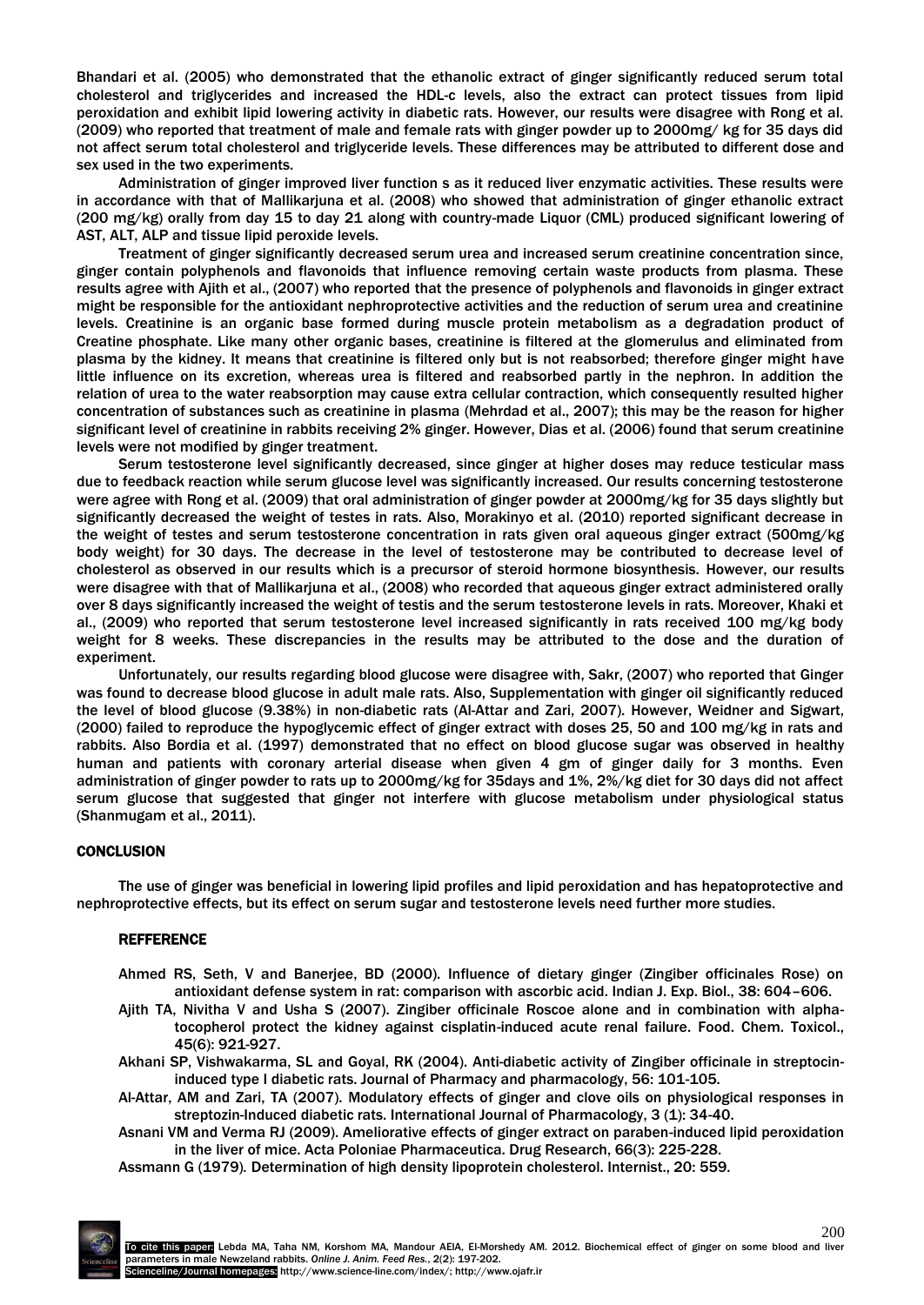- Bauer, JD (1982). Clinical Laboratory Methods. 9th Ed., The C.V. Company, Westline Industrial Missouri 63116. Chapter 33: Pp. 555.
- Bhandari U, Kanojia R and Pillai KK (2005). Effect of ethanolic extract of Zingiber officinale on dyslipidemia in diabetic rats. J. Ethnopharmacol., 97: 227-230.
- Bordia A, Verma, SK and Srivastava KC (1997). Effect of ginger (Zingiber officinale Rosc.) and fenugreek (Trigonella foenumgraecum L.) on blood lipids, blood sugar and platelet aggregation in patients with coronary artery disease. Prostaglandins Leukot. Essent. Fat. Acids, 56: 379–84.
- Chiu D, Fredrick H and Tappel AL (1976). Purification and properties of rat Lung soluble glutathione peroxidase. Biochemica et Biophysica Acta, 445: 558-566.
- Demetriou, JA (1987). Testosterone in methods. In Clinial Chemistry TECH, A.G. and Kaplan, L.A.(eds)2<sup>nd</sup> Ed. CVMosby Co., pp. 268.
- Dias MC, Spinardi-Barbisan ALT, Rodrigues MAM, De Camargo JLV, Tera´n E and Barbisan LF (2006). Lack of chemopreventive effects of ginger on colon carcinogenesis induced by 1,2-dimethylhydrazine in rats. Food and Chemical Toxicology, 44: 877–884.
- El-Sharaky AS, Newairy AA, Kamal MA and Eweda SM (2009). Protective effect of ginger extract against bromobenzene-induced hepatotoxicity in male rats. Food Chem. Toxicol., 47: 1584-1590.
- Fossati P (1982). Enzymatic colorimetric determination of triglycerides. Principle, L. Clin. Chem., 28:2077.
- Fuhrman B, Rosenblat M, Hayek T, Coleman R and Aviram M (2000). Ginger extract consumption reduces plasma cholesterol, inhibits LDL oxidation and attenuates development of atherosclerosis in atherosclerotic, apolipoprotein E-deficient mice. J. Nutr., 130(5): 1124–1231.
- Habib SHM, Makpol S, Hamid NA, Das S, Zurinah W, Ngah W and Yusof YAM (2008). Ginger extract (Zingiber officinale) has anti-cancer and anti-inflammatory effects on ethionine-induced hepatoma rats. Clinics, 63: 807-813.
- Habig WH, Pabst MJ and Jakoby WB (1974). Glutathione S-transferases: the first enzymatic step in mercapturic acid formation. J. Biol. Chem., 249: 7130-7139.
- Heeha GH and Abd-Elghany MI (2010). Effect of combined administration of ginger (Zingiber officinale Roscoe) and atrovastatin on liver of rats. Phytomedicine, 111: 654-659.
- Henry JB (1984). Clinical diagnosis and management, 17<sup>th</sup> edition, Saunder Publisher.
- Huang CN, Horng JS and Yin MC (2004).Antioxidative and antiglycative effects of six organosulfur compounds in low density lipoprotein and plasma. J. Agric. Food Chem.52 (11): 3674-3678.
- Kaplan LA (1984). Glucose. Clin Chem. The C. V. Mosby Co. st Louis. Toronto. Princeton; 1032-1036.
- Katiyar SK, Agrawal R and Mukhtar H (1996). Inhibition of tumor promotion in SENCAR mouse skin by ethanol extract of Zingiber officinale rhizome. Cancer Res. 56: 1023-1030.
- Kind P and King E (1954). Estimation of plasma phosphate by determination of hydrolysed phenol with aminoantipyrine. J. Clin. Pathol., 7:322.
- Khaki A, Fathiazad F, Nouri M, Khaki AA, Ozanci CC, Ghafari-Novin M and Hamadeh M (2009). The effects of ginger on spermatogenesis and sperm parameters of rat. Iranian J. Reproduc. Med., 7(1): 7-12.
- Kondeti RS, Korivi M, Kesireddy N, Kuo CH and Kiesireddy SR (2011). Protective effect of dietary ginger on antioxidant enzymes and oxidative damage in experimental diabetic rat tissues. Food Chem. 124 (4): 1436-1442.
- Li WG, Zhang XY and Wu, Y (2001). Anti-inflammatory effect and mechanism of proanthocyanidine from grape seeds. Acta Pharmacologic sinica, 22:1117-1120.
- Liu N, Huo, G, Zhang, L and Zhang, X (2003). Effect of Zingiber officinale Rosc on Lipid peroxidation in hyperlipidemic rats. Wei Sheng Yan Jiu, 32:22-23.
- Mallikarjuna, K, Sahitya Chetan, P, Sathyavelu Reddy, K and Rajendra, W (2008). Ethanol toxicity: Rehabilitation of hepatic antioxidant defense system with dietary ginger. Fitoterapie, 79:174-178.
- Mehrdad, M, Messripour, M and Ghobadipour, M (2007). The effect of ginger extract on blood urea nitrogen and creatinine in mice. Pakistan J. Biol. Sci., 10 (170: 2968-2971.
- Morakinyo, AO, Achema, PU and Adegoke, OA (2010). Effect of Zingiber Officinale (ginger) on sodium arsenite-induced reproductive toxicity in male rats. Afr. J. Biomed. Res. 13: 39-45.
- Placer ZA, Crushman L and John Son BC (1966). Estimation of product of lipid peroxidation (malondialdehyde) in biochemical systems. Anal Biochem., 16: 359-364.
- Reitman S and Frankel S (1957). A colorimetric method for determination of glutamic pyruvic transaminase. Am. J. Clin. Pathol., 25: 56.
- Rong X, Peng G, Suzuki T, Yang Q, Yamahara J and Li Y (2009). A 35-day gavage safety assessment of ginger in rats. Regulatory Toxicology and Pharmacology, 54: 118-123.
- SAS (1987). Statistical Analysis System. User Guide: Statistics. SAS Institute Cary, North Carolina.
- Sakr SA (2007). Ameliorative effect of ginger (*Zingiber officinale* ) on mancozeb fungicide Induced liver injury in albino rats. Aust. J. of Basic and Appl. Sci., 1(4): 650-656.
- Sakr SA, Okdah YA and El-Adly EK (2009). Effect of ginger (Zingiber officinale) on mancozeb fungicideinduced testicular damage in albino rats. Aust. J. Basic and Appl. Sci., 3(2): 1328-1333.